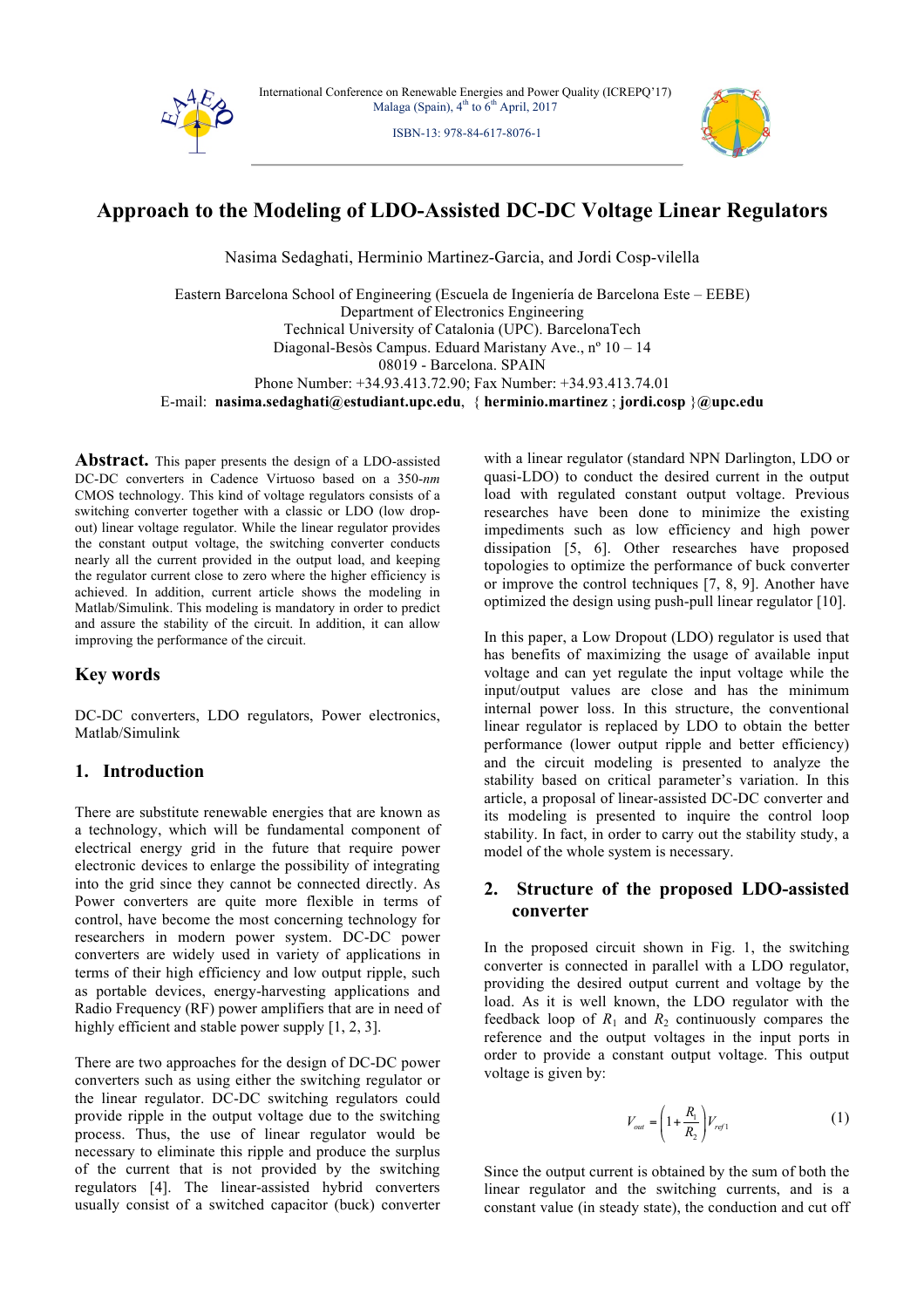the switch is controlled by the comparator (*CMP*) to conduct the majority of the output current by the switching converter. Consequently, the analog comparator compares a reference voltage, *Vref*2, with the regulator's sensed current flowing through the linear regulator. This reference voltage,  $V_{ref2}$ , fixes a boundary current or threshold current, to control the switching frequency. The current sensing through the linear regulator is done by a low-value resistor (1 ohm in this case), and is defined by the following expression:

$$
I_{\gamma} = \frac{V_{ref2}}{R_{sense}} \tag{2}
$$

When the load current is below the threshold current, the output of comparator will be low and will set the switch off. Thus, the current through the inductor *L* will decrease, and the regulator current will increase to provide all the output current that flows through the load. However, on the other hand, when the load current increases, the comparator will pass to high and turns on the switch of the switching converter. Therefore, the inductor current *IL* will increase. This makes the regulator current to decrease linearly as it can be seen in Fig. 2. All the simulations are based on a 0.35-µm CMOS technology in Virtuoso Cadence.



Fig. 1. Proposed schematic of the LDO-assisted DC-DC converter.

In this simulation, with the input voltage of 3.3 *V*, a constant value of 1.65 *V* is obtained at the output terminals, and the load current is fixed at 100 *mA* that is mostly provided by inductor current. Therefore, it keeps the regulator current close to zero. In Fig. 3, the transient response of the circuit with the variation of  $V_{in}$  from 3.3 *V* to 4.3 *V* is shown, and it demonstrates a good line regulation as well as the load regulation from 200 *mA* to 300 *mA* variation of load current *Iout*.





Fig. 2. Transient response of the proposed dc/dc converter

Fig. 3. Transient response for the line and load regulation respectively

### **3. Modeling of the proposed circuit**

It is necessary to study the mathematical modeling of the proposed circuit to consider the critical parameters of the circuit, and analyze the circuit's behavior (possible instabilities) by the variation of those values to observe the stability of the whole system. In Fig. 4, a simplified modeling block diagram of the linear-assisted converter is shown. In this model, the linear regulator current (*ILIN*) is obtained from the output current, *Iout*, and the switching converter current, *Isc*:

$$
I_{LN} = I_{out} - I_{sc} \tag{3}
$$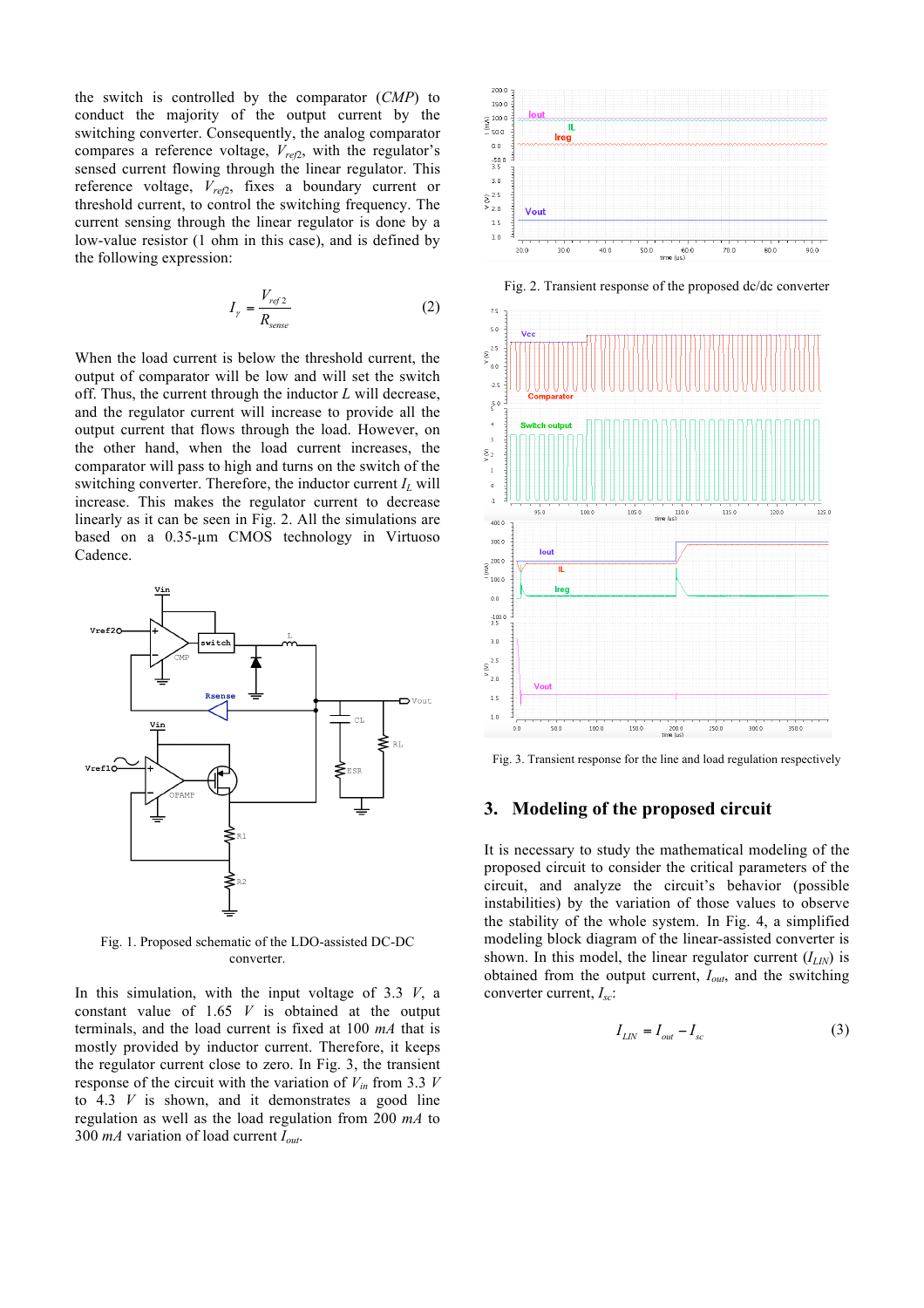

Fig. 4. Block diagram of the modeling of linear-assisted converter.

On the one hand, Fig. 5 shows the DC-DC buck converter circuit. The buck converter is considered with an ideal switch that has the switching period of *T*. When the switch is ON, the current through the inductor (*L*), load capacitor (*CL*) and its equivalent series resistor (ESR) is derived from the equations below:

$$
i_{sc}(t) = i_{L}(t) - i_{c}(t)
$$
 (4)

$$
i_L(t) = \frac{1}{L} \int \left(v_{in}(t) - v_{out}(t)\right) dt \tag{5}
$$

$$
v_{out}(t) = v_c(t) + v_{ESR}(t) = \frac{1}{C} \int i_c(t) dt + ESR \cdot i_c(t)
$$
 (6)

$$
i_c(t) = C \frac{dv_{out}(t)}{dt} - C \cdot ESR \cdot \frac{di_c(t)}{dt}
$$
 (7)



Fig. 5. Basic DC-DC buck converter circuit.

The obtained expressions (5) and (7) are implemented in Matlab/Simulink® as indicated in Fig. 6 using linear blocks (summing, gains, etc. blocks) subsequently applied to integrator and derivative blocks in order to obtain the switching converter's output current (*isc*). The inductor value used in simulation is 200 µH.

On the other hand, the linear regulator block consists of an error amplifier (Fig. 7), pass transistor and the feedback loop. To obtain the transfer function for each block, the equivalent circuits are shown below. The transfer function of the operational amplifier is given by equation (8) and it demonstrates two poles  $(P_1, P_2)$  and a zero  $(Z)$  made by miller capacitor  $(C_c)$ .

$$
H_{oa}(s) = \frac{V_m}{V_{ref}} = \frac{A_{oa}\left(1 - \frac{s}{Z}\right)}{\left(1 + \frac{s}{P_1}\right)\left(1 + \frac{s}{P_2}\right)}
$$
(8)  

$$
\begin{cases} A_{oa} = g_{m1}g_{m2} \times r_{o1}r_{o2} \\ Z = g_{m2}/C_c \\ P_1 = 1/g_{m2}r_{o1}r_{o2}C_c \\ P_2 = g_{m2}/C_2 \end{cases}
$$
(9)

$$
\underbrace{\text{Vref}}_{\text{Vref}} \underbrace{\left\{\text{V}^{\text{univref}}_{\text{c1}}\right\} \text{tr}\left\{\text{V}^{\text{univref}}_{\text{c2}}\right\}}_{\text{c2}} \underbrace{\text{V}^{\text{univier}}_{\text{c2}} \text{V}^{\text{univier}}_{\text{c2}}}_{\text{c2}} \underbrace{\text{V}^{\text{univier}}_{\text{c2}}}_{\text{c2 V}^{\text{univier}}_{\text{c2 V}^{\text{univier}}_{\text{c2 V}^{\text{univier}}_{\text{c2 V}^{\text{univier}}_{\text{c2 V}^{\text{univier}}_{\text{c2 V}^{\text{univier}}_{\text{c2 V}^{\text{univier}}_{\text{c2 V}^{\text{univier}}_{\text{c2 V}^{\text{univier}}_{\text{c2 V}^{\text{univier}}_{\text{c2 V}^{\text{univier}}_{\text{c2 V}^{\text{univier}}_{\text{c2 V}^{\text{univier}}_{\text{c2 V}^{\text{univier}}_{\text{c2 V}^{\text{univier}}_{\text{c2 V}^{\text{univier}}_{\text{c2 V}^{\text{univier}}_{\text{c2 V}^{\text{univier}}_{\text{c2 V}^{\text{univier}}_{\text{c2 V}^{\text{univier}}_{\text{c2 V}^{\text{univier}}_{\text{c2 V}^{\text{univier}}_{\text{c2 V}^{\text{univier}}_{\text{c2 V}^{\text{univier}}_{\text{c2 V}^{\text{univier}}_{\text{c2 V}^{\text{univier}}_{\text{c2 V}^{\text{univier}}_{\text{c2 V}^{\text{univier}}_{\text{c2 V}^{\text{univier}}_{\text{c2 V}^{\text{univier}}_{\text{c2 V}^{\text{univier}}_{\text{c2 V}^{\text{univier}}_{\text{c2 V}^{\text{univier}}_{\text{c2 V}^{\text{univier}}_{\text{c2 V}^{\text{univier}}_{\text{c2 V}^{\text{univier}}_{\text{c2 V}^{\text{univier}}_{\text{c2 V}^{\text
$$

#### Fig. 7. Operational amplifier's equivalent circuit with miller effect  $(C_c)$ .

Fig. 8 shows the equivalent circuit of pass transistor and the transfer function of pass transistor is calculated in expression (10) and it depends on the gain of transistor (*gmrpass*) and its capacitor *Cpass*.

$$
H_{\text{pass}}(s) = \frac{V_{\text{out}}}{V_m} = \frac{g_m \times r_{\text{pass}}}{1 + C_{\text{pass}} r_{\text{pass}} s}
$$
(10)



Fig. 8. Pass transistor equivalent circuit



Fig. 6. Proposed linear-assisted converter modeling diagram.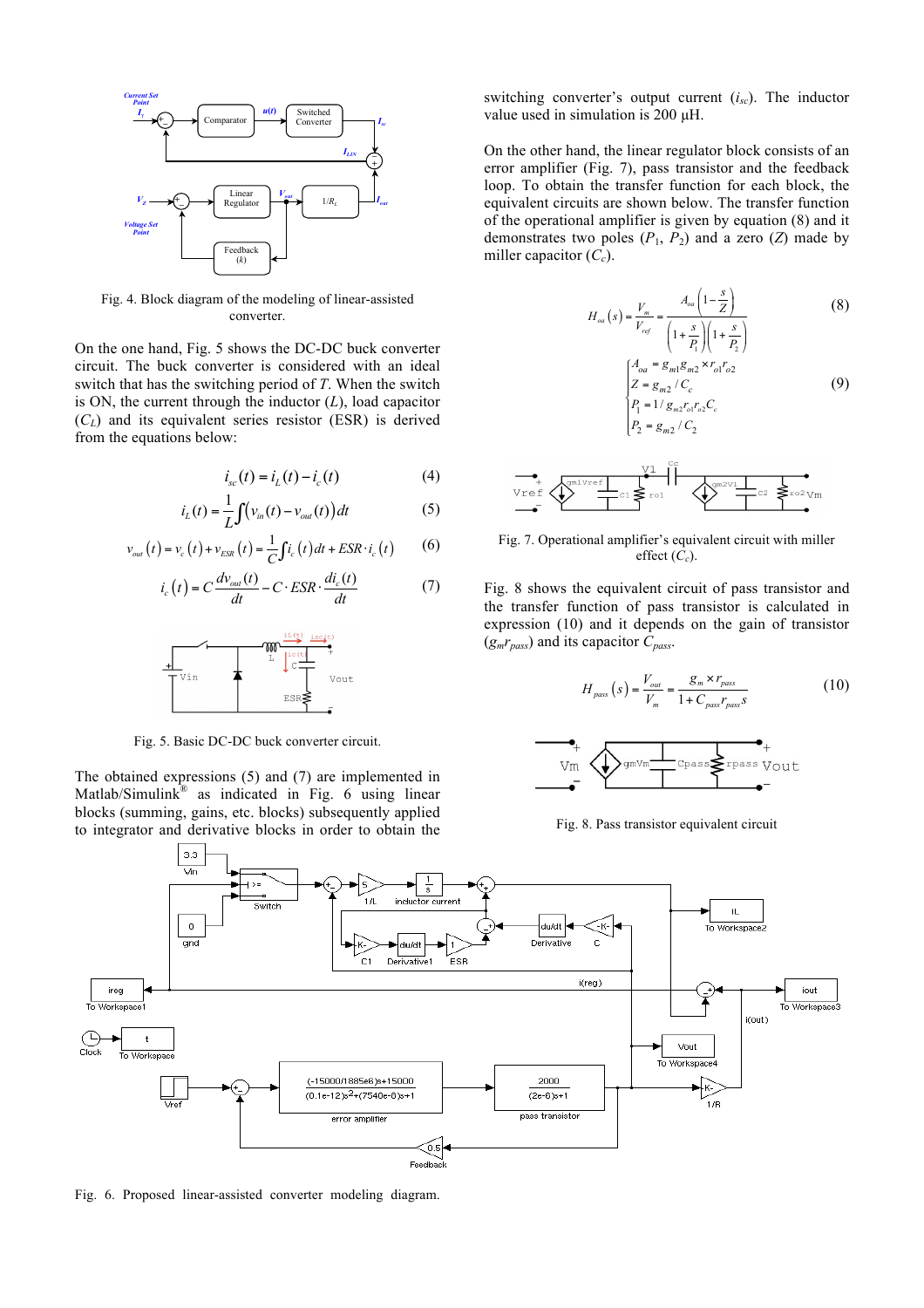The feedback value that we introduced earlier in equation (1) obtained from the ratio  $R_2/(R_1+R_2)$  and is applied to the inverter input of the operational amplifier.

### **4. Simulations and results**

The proposed model that is introduced in the previous section, guaranties the constant output voltage by linear regulator. Fig. 9 indicates the simulation results in Matlab/Simulink® that matches with the results obtained in Virtuoso cadence.



Fig. 9. Transient response of the proposed model in Matlab/Simulink®

The circuit could be unstable due to some parameters such as output capacitor and its equivalent series resistor. In fact, the existence of these parameters is important in order to predict the transient behavior of the converter. The frequency response of the circuit is also quite sensitive to output capacitor  $(C_L)$  and its ESR that is connected to the load resistor.

In Fig. 10, experimental results for different values of capacitor *CL* are obtained. The closed-loop gain is 6 *dB* since we have an output voltage, two times bigger than input voltage. For an output capacitor of 100 *nF*, the gain and phase margin are 59.8 *dB* and 50 degrees, respectively. In these conditions, the gain margin for  $C_{L}$ =100 *pF* is reduced to 20 *dB*, and phase margin increased to 114º.

As it is obtained in fig. 11, for the  $C_{L}$ =10  $\mu$ *F* and ESR=0.1 Ω, a significant reduction in phase margin is observed and by changing the ESR to 1 Ω, gain margin of about 60 *dB*, and phase margin of 117º is calculated. It is also observed that varying the gain of operational amplifier does not affect the stability of the converter.

Since there are just a few capacitors with impedance more than 2  $Ω$ , the upper limit of the ESR can be ignored but the typical lower limit is 0.1 Ω. Fig. 12 shows bode plot for C<sub>L</sub>=4.7 μ*F* and ESR=0.01 Ω. It shows phase margin of 5.95° and gain margin of about 99 *dB*, which make the system unstable.



Fig. 10. Bode plot for  $C_L$ =100  $nF$  and 100  $pF$ .



Fig. 11. Bode plot for  $C_l$ =10  $\mu$ *F*, and ESR=1  $\Omega$  and 0.1  $\Omega$